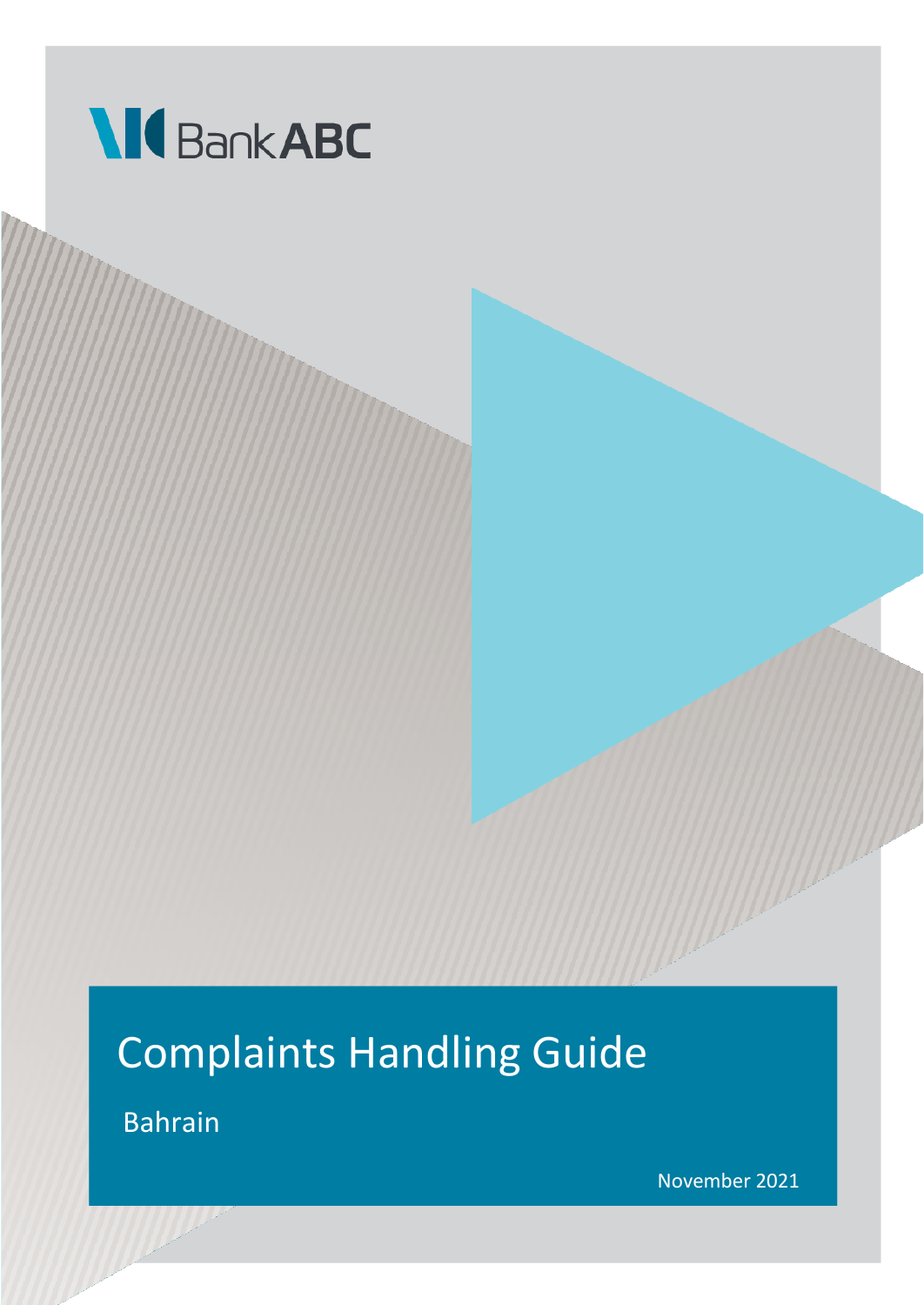

Bank ABC is dedicated to providing you with the highest standard of service. Should you have a complaint about the service you have received, please use one of the following channels to contact us.

## **Complaints Channels**

- Bank ABC website [Complaint Form](https://www.bank-abc.com/En/Pages/Feedback.aspx)
- Complaints Officer: Telephone (Direct): +973 1754 3479 Telephone (General): +973 1754 3243 PO Box: 5698, Manama, Kingdom of Bahrain

Email: [Client.complaints@Bank-ABC.com](mailto:Client.complaints@Bank-ABC.com)

• Your Relationship Manager

## **Complaints Handling Procedure**

**Step 1:** You will receive a written acknowledgement of your complaint within 3 working days. If we are unable to provide an immediate solution, you will be provided with the approximate time framework required to resolve the matter and a Complaint reference number.

**Step 2:** You will receive a final written response of the Bank's decision within 20 working days.

## **Escalation of a Complaint**

If you do not receive a response or are not satisfied with the Bank's decision, you have the right to refer the case to the Central Bank of Bahrain (CBB) within 30 calendar days from the date of receiving the Bank's final written response.

You can submit a Complaint Form through the CBB's website: [www.cbb.gov.bh](http://www.cbb.gov.bh/) or though the below contact details:

Consumer Protection Unit Central Bank of Bahrain King Faisal Highway, Diplomatic Area Building 96, Road 1702 Block 317, Diplomatic Area Manama, Kingdom of Bahrain Telephone: +973 17547789 Fax: +973 1753 0399 E-mail: [complaint@cbb.gov.bh](mailto:complaint@cbb.gov.bh)